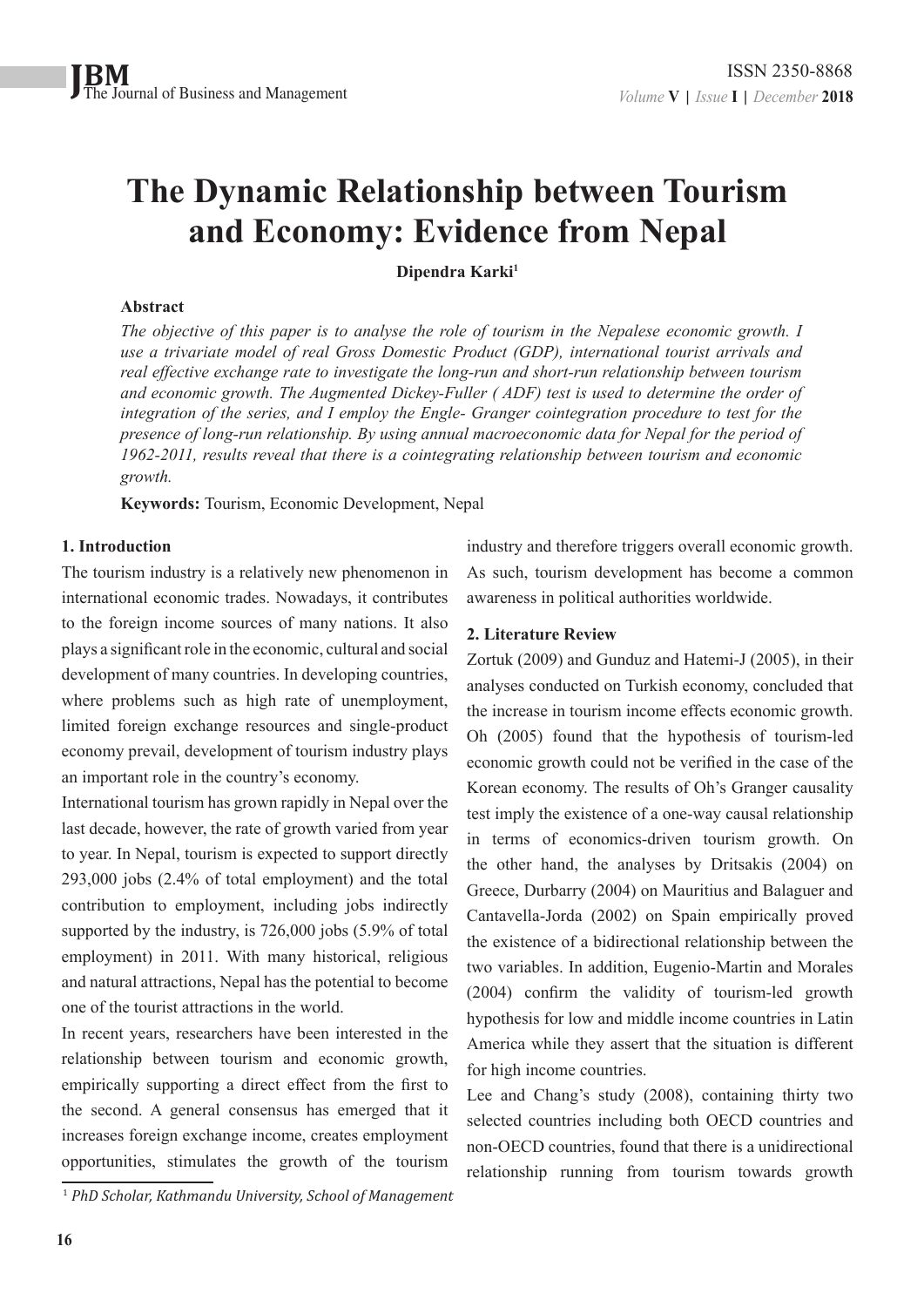# **JBM** The Journal of Business and Management *Volume* **V** | *Issue* **I** | *December* **2018**

for OECD countries whereas a bidirectional causality relationship exists for non-OECD coun tries.

Adding to previous literature, the aim of this paper is to investigate whether tourism has really contributed to the economic growth in Nepal. The rest of the paper is organized as follows. Section 3 describes the data and a presentation of the methodology. Section 4 contains empirical results and their interpretation. Finally, section 5 offers a summary and conclusions.

### **3. Data and Methodology**

There are several alternatives to measure the volume of tourism. One of them is tourism receipt, which is the volume of earnings generated by foreign visitors. A second one is the number of nights spent by visitors from abroad. A third one is the number of tourist arrivals. However, this study makes use of tourist arrivals to represent tourism, since the problem of multicollinearity emerges when tourism receipts are used. Given that the tourism-led growth hypothesis is about contribution of tourism to the economic growth, real GDP is also included to represent the economic growth. Therefore, we estimate the following equation:

ln GDPR<sub>t</sub> = α + a<sub>1</sub> ln TAR<sub>t</sub> + α<sub>2</sub> ln REXR<sub>t</sub> +  $e$ <sub>t</sub> ......(1) Where,

- GDPR = natural logarithm of Gross Domestic Product at constant prices,
- $TAR$  = natural logarithm of tourist arrivals,
- $REXR = natural logarithm of real effective exchange$ rate,
- $e$  = the error term with the conventional statistical properties.

Many authors, such as Oh (2005), Gunduz and Hatemi-J. (2005), Dritsakis (2004) and Balaguer and Cantavella-Jorda (2002) suggest the inclusion of real exchange effective rate in the discussion of international tourism in order to deal with potential overlooked variable problems and to account for external competitiveness.

Since this research note attempts to investigate the validity of tourism-led growth hypothesis for Nepal, the fact that lnREXR could be zero it does not affect the specification of our model. In addition, Gunduz and Hatemi-J (2005), Oh (2005) and Tang (2011) apply a

double-log bivariate model to examine the relationship between tourism and economic growth, omitting real effective exchange rate. Employing also a trivariate model to check for robustness, they found no additional evidence against the bivariate model.

The data used in this study are annual time series for the period 1962-2011. The data are obtained from different sources; the tourists arrival data are obtained from statistics on tourism for Nepal (Nepal Tourism Statistics, 2011; annual statistical report) and Ministry of Culture, Tourism and Civil Aviation of Nepal. The GDPR and REXR data are obtained from World Bank database.

The modeling strategy adopted in this study is based on the now widely used Engle-Granger methodology (Engle and Granger, 1987). Testing for cointegration involves two steps:

# **3.1 Unit Root Test**

The first step is to determine whether the variables we use are stationary or non-stationary. Running a regression of non-stationary variables may lead to spurious regression problem. Hence, examination of a long-run relation requires that a Cointegration test be carried out. To this end, the augmented Dickey-Fuller (ADF) test of stationarity is performed both on the levels and the first differences of the variables (Dickey and Fuller, 1981). The objective of carrying out a cointegration analysis is to determine the order of integration of the variables. If a series  $\{y_t\}$  is not stationary while the first difference  ${Dy_t}$  appear to be stationary then the series is said to be integrated of order 1 (unit root) denoted as I (1). A series in integrated of order d, I ( d ) if it can be difference d times to achieve stationarity. The ADF unit root tests uses the various specifications of the following regression:

 $\Delta Y_{t} = \beta_{1} + \beta_{2t} + \delta + e_{t}$  ……………….(2)

Where,

 $Y_t$  = the level of the variable under consideration,

- $Δ$  represents first-differences and  $β$  is constant term, t= deterministic time term,
- $e<sub>t</sub>$  = normally distributed random error term with zero mean and constant variance.

 $\Delta Y_{t-1}$  are added to correct for serial correction in the error term  $(e_t)$ .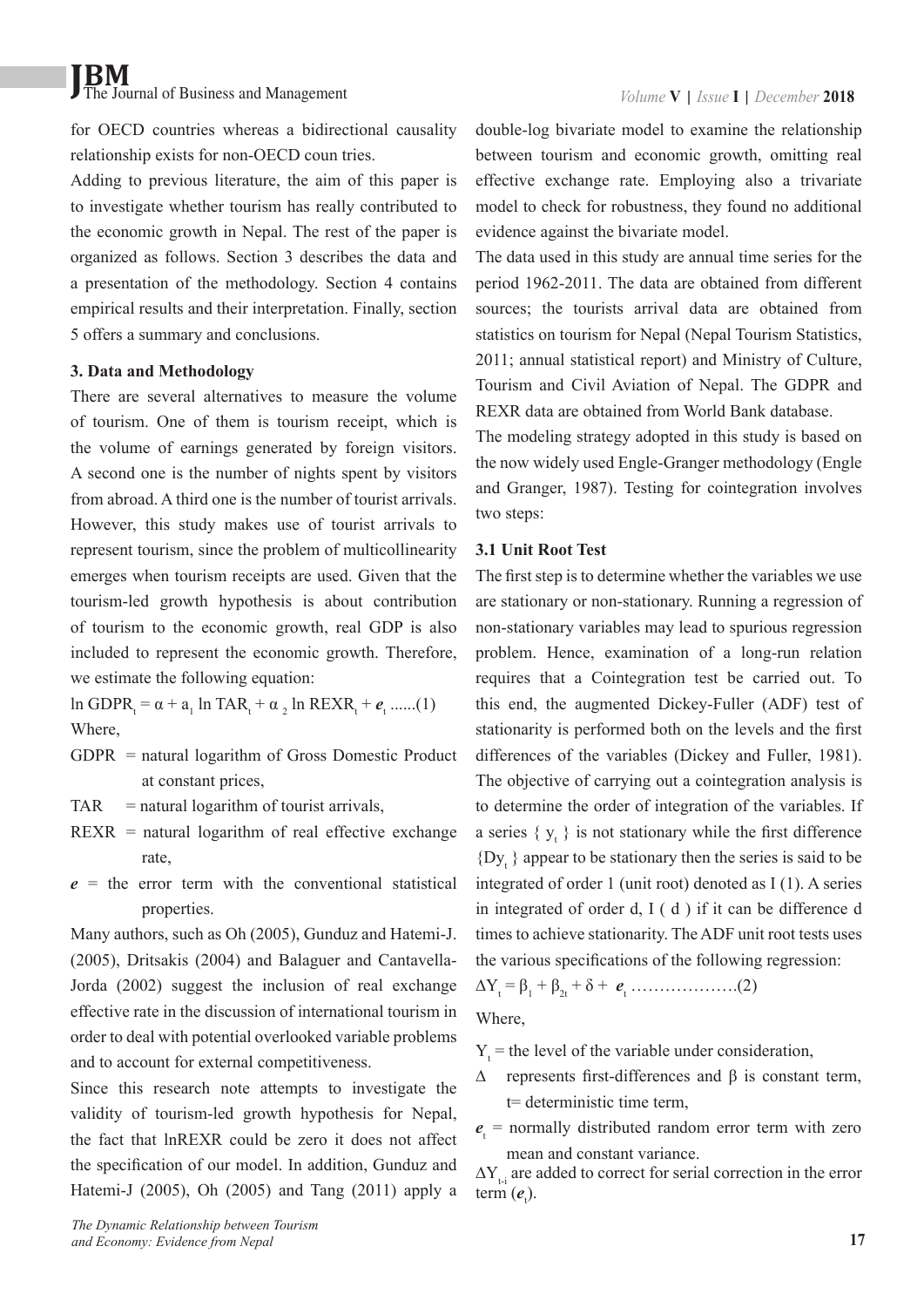# **JBM** The Journal of Business and Management *Volume* **V** | *Issue* **I** | *December* **2018**

We used the ADF to test the unit root hypothesis in the logarithm of all the variables considered in the study. The null hypothesis for a unit root in yt against the alternative is stated as:

 $H_0$ : α = 0 vs H<sub>1</sub>: α < 0

The number of lags in the ADF test is determined using the Schwarz information criteria and an initial maximum lag length 4 is used in the test. The criteria evaluates the significance of the fourth lag using the t -statistic associated with the lag and sequentially reduce the lag until a significant lag is obtained.

# **3.2 Cointegration Test**

In the second step, cointegration test is performed to identify the existence of a long-run relationship. Cointegration concept was introduced through the works of Engle and Granger (1987) and Johansen (1988) seminal papers. Cointegration test is conducted to ascertain if there is any long-run relationship between two or more non-stationary time series. The existence of a long-run or equilibrium relationship among a set of non-stationary time series implies that their stochastic trends must have commonality. Individually, the series may drift or wander apart, but in the long run they will move together to restore equilibrium, since, equilibrium relationship means that the variable cannot move independently of each other. This linkage among the stochastic trends necessitates that the variables are cointegrated (Enders, 2004). The cointegration test used Engle-Granger two-step procedure; which involve estimating the cointegrating regression equation (3.4) using Ordinary Least Squares (OLS) and then conducting unit root tests for the residuals  $e_t^*$ . According to Engle and Granger (1987), the stationarity of the residuals of the regression implies that the series are cointegrated.

# $Y_t = \beta X_t + e_t$  ………………...(3)

Where, both  $Y_t$  and  $X_t$  are non stationary variables and integrated of order 1 (i.e.  $Y_t \sim I(1)$  and  $X_t \sim I(1)$ ). In order for  $Y_t$  and  $X_t$  to be cointegrated, the necessary condition is that the estimated residuals from Eq. (3) should be stationary (i.e.  $e_t \sim I(0)$ ).

### **3.3 Error Correction Model**

The error correction model help to capture the rate of adjustment taking place among the various variables to restore long-run equilibrium in response to short-term disturbances due to the impact of tourism in GDP of Nepal. According to the Granger representation theorem (Granger, 1983; Engle and Granger, 1987), if a set of variables are cointegrated, then there exists a valid errorcorrection mechanism. Hence, a necessary and sufficient condition for cointegration is the existence of an error correction mechanism (ECM). If we denote our dependent variable GDPR as yt and the entire explanatory variables in equation (1) as  $x_t$ , there exist an error-correction representation of the form:

Given that; 
$$
zt = \left[ \frac{y_t}{x_t} \right] \sim CI(1,1), \beta' z_{z=1} = e_t
$$
  
\n
$$
\Delta y_t = \alpha_1 + \phi_1 (\beta' z_{t-1}) + \sum_{i=1}^k \varphi_i \Delta z_{t-j} + v_t \dots (4)
$$

$$
\Delta x_t = \alpha_2 + \phi_2 (\beta' z_{t-1}) + \sum_{i=1}^k \beta z_{t-j} + \upsilon_t
$$

Where, Zt refers to deviation of a variable from its longrun path given by I(1) variables and ν t and ut are wellbehaved error terms and  $|f1| + |f2| \neq 0$ . If all terms in the ECM are Ι(0) 'stationary', then there is no inferential problem and it can be estimated by the OLS method. The error correction models above describe how yt and xt behave in the short-run consistent with a long-run relationship. A significant error correcting parameter indicates that cointegration indeed exist among the variables. Hence, ECM also serves as a confirmatory test for cointegration.

Conditional on finding cointegration between  $Y_t$  and  $X_t$ , the estimated residuals (β) from the first step long-run regression (3) may then be imposed in the error correction term  $(Y_t - \beta X_t)$  in the following equation.

∆Y<sup>t</sup> = α<sup>1</sup> ∆X<sup>t</sup> + α<sup>2</sup> (Y- βX) t-1 + ε<sup>t</sup> …………….(5)

Where,  $\Delta$  represents first-differences and  $\varepsilon_t$  is the error term. Note that the estimated coefficient  $\alpha_2$  in the equation should have a negative sign and be statistically significant. Note also that, to avoid an explosive process, the coefficient should take a value between -1 and 0. According to the Granger Representation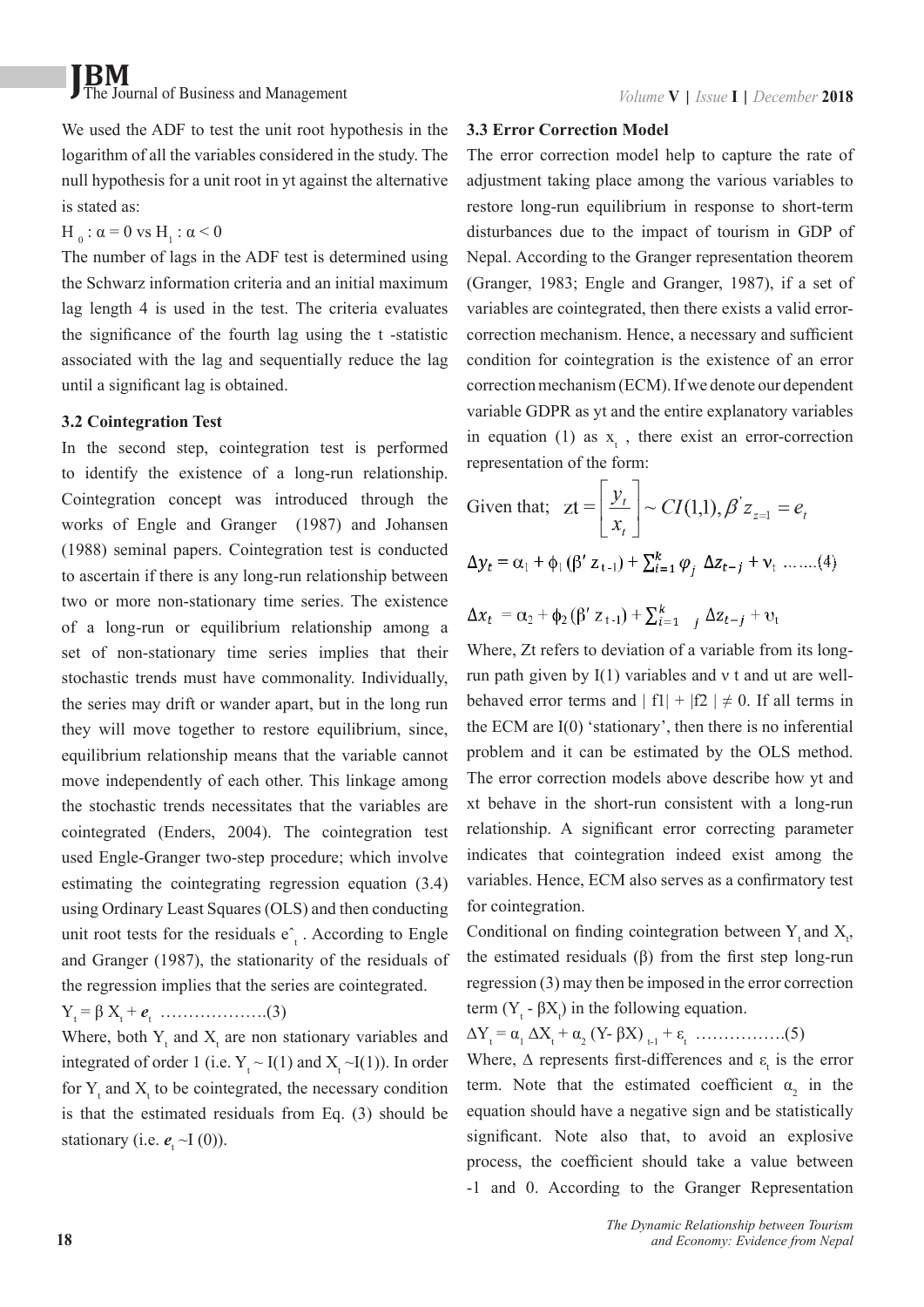# **JBM** The Journal of Business and Management *Volume* **V** | *Issue* **I** | *December* **2018**

Theorem (GRT), negative and statistically significant  $\alpha$ , is a necessary condition for the variables in hand to be cointegrated.

# **4. Empirical Analysis**

Many macroeconomic time series contain unit roots dominated by stochastic trends as developed by Nelson and Plosser (1982). Knowing that unit root tests are sensitive to the presence of deterministic regressors, three models are estimated. The most general model with an intercept (constant) and time trend is estimated first and restrictive models, i.e. with an intercept and without either intercept or trend, respectively, are estimated thereafter. Unit root tests for each variable then is performed on both levels and first differences of variables. Table I reports the ADF test results for the model without constant, with constant, and with constant and trend. It can be seen that the null hypothesis of non-stationarity cannot be rejected at the 5% level for the levels of all the variables (test without constant and with constant and trend). However, when first differences are taken, the null hypothesis of non-stationarity is rejected for all the variables. Hence, it is concluded that the three variables are integrated of order one I(1). Similarly no autocorrelation is found within the variables which is tested with calculated rho (ρ) value by using formula;  $D = 2$  (1-ρ). If the value falls is close to 0 that will be the indication of negative autocorrelation and if it is close to 4 that will indicate positive autocorrelation. But if the value falls near to 2 no autocorrelation shall be revealed. This result is consistent to the finding of Nelson and Plosser (1982) that most of the macroeconomic variables are non-stationary at level, but they are stationary after first differencing.

The ADF tests results for the all variables indicate that they all are integrated of the same order, we then proceed to test for cointegration (long-run relationship) for the variables. In order to estimate the long-run relationship between variables using the Engle and Granger integration technique, first, it is to find the optimal order of the VAR model using lag determining criteria. Then, one can estimate the long-run relationship between variables.

**Table I : Results of Unit Root Tests**

|                                     |                    | <b>Augmented Dickey-Fuller (ADF)</b> |          |                                    |          |
|-------------------------------------|--------------------|--------------------------------------|----------|------------------------------------|----------|
| <b>Test</b>                         | <b>Variable</b>    | <b>Levels</b>                        | $(\rho)$ | <b>First</b><br><b>Differences</b> | $(\rho)$ |
| Without<br>Constant                 | <b>InGDPR</b>      | 7.3560<br>(1)                        | 0.001    | $-1.9016$<br>(0.0446)              | $-0.229$ |
|                                     | ln <sup>T</sup> AR | 2.2899<br>(0.995)                    | 0.013    | $-3,1415$<br>(0.001)               | 0.018    |
|                                     | InREXR             | 2.4042<br>(0.996)                    | $-0.055$ | $-2.4210$<br>(0.0149)              | $-0.051$ |
| With<br>Constant<br>and no<br>trend | lnGDPR             | 2.1969<br>(1)                        | $-0.048$ | $-5.4371$<br>(0.000)               | 0.048    |
|                                     | ln <sup>T</sup> AR | $-3.1509$<br>(0.023)                 | 0.050    | $-4.2369$<br>(0.000)               | 0.061    |
|                                     | <b>InREXR</b>      | $-0.6767$<br>(0.850)                 | $-0.058$ | $-3.3449$<br>(0.013)               | 0.020    |
| With<br>Constant<br>and<br>Trend    | <b>InGDPR</b>      | $-1.7069$<br>(0.748)                 | $-0.082$ | $-6.8050$<br>(0.000)               | 0.058    |
|                                     | ln <sup>T</sup> AR | $-2.7166$<br>(0.229)                 | 0.041    | $-4.9410$<br>(0.000)               | 0.062    |
|                                     | <b>lnREXR</b>      | $-1.2506$<br>(0.899)                 | $-0.066$ | $-3.3203$<br>(0.006)               | $-0.024$ |
| <b>Critical Values</b>              |                    |                                      |          |                                    |          |
| $1\%$                               |                    | $-2.613$                             |          |                                    |          |
| $5\%$                               |                    | $-1.948$                             |          |                                    |          |
| 10%                                 |                    | $-1.613$                             |          |                                    |          |

**Note:** Probabilities are in parentheses. The optimal lags for the ADF tests are selected based on optimizing Schwarz Criterion using a range of lags. Tests for unit roots have been carried out on Gretl software. The level data were estimated better using the ADF that allows for both a constant term and a deterministic time trend which the plots of the data indicates.

**Table II : Number of Optimal Lag Using Schwarz-**

| <b>Bayesian Criteria</b>                           |                          |  |  |  |
|----------------------------------------------------|--------------------------|--|--|--|
| Schwarz-Bayesian Criteria<br><b>Number of Lags</b> |                          |  |  |  |
|                                                    | $-6.577873$              |  |  |  |
|                                                    | $-7.240160$              |  |  |  |
| $\mathcal{D}$                                      | $-7.511907$              |  |  |  |
|                                                    | $-7.917002$ <sup>*</sup> |  |  |  |

*\* indicates amount of optimal lag*

According to the above table it can be claimed that optimal lag of the VAR model regarding the Schwarz – Bayesian criteria is one.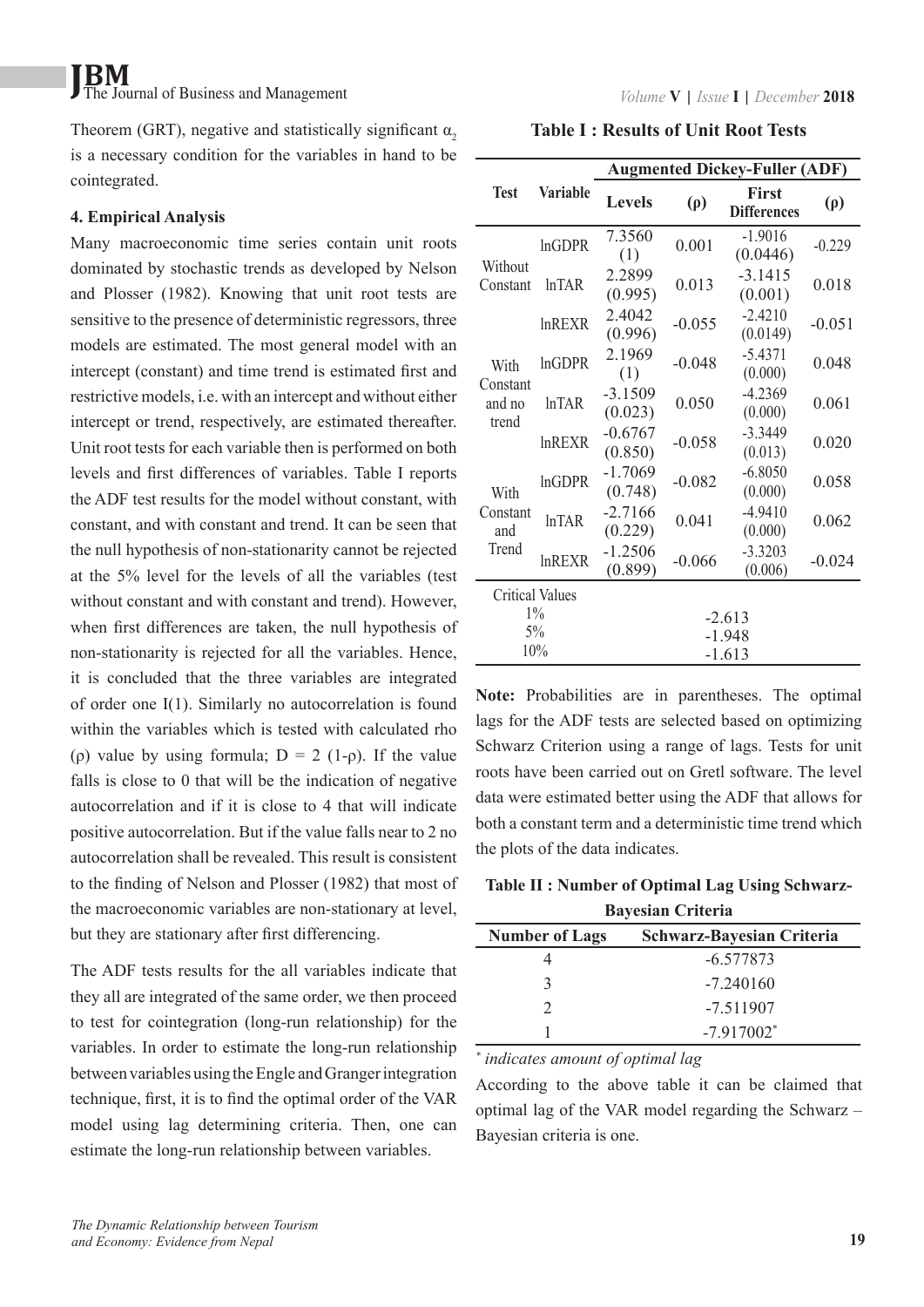# **Table III : OLS Estimates, Using Observations 1962-2011 (T = 50)**

Dependent variable: l\_GDPR

| Coefficient Std. Error t-ratio p-value             |        |       |            |
|----------------------------------------------------|--------|-------|------------|
| Const 23.9190  0.1611  148.4  0.000 <sup>***</sup> |        |       |            |
| 1 TAR 0.0360 0.0170                                |        | 2.114 | $0.039**$  |
| 1 REXR 0.5779                                      | 0.0370 | 15.61 | $0.000***$ |

*Note: \*\*\* and \*\* denote significance of the variable at 1% and 5% respectively.*

| $R^2$ : 0.9627                         | Adjusted $\mathbb{R}^2$ : 0.9611 |  |  |  |  |
|----------------------------------------|----------------------------------|--|--|--|--|
| $F(2, 47)$ : 206.456 P-value(F): 0.000 |                                  |  |  |  |  |
| Durbin-Watson: 0.178                   |                                  |  |  |  |  |

Table III shows the significance of coefficients. The estimated elasicities have expected signs. The results indicate that a 1% increase in tourist arrivals to Nepal results to impact the increase of GDPR of Nepal about 3.6%., which seems to be very low impact. Similarly, 1% increase in real effective exchange rate impacts about 57% growth of GDPR of Nepal, which is remarkable. Here, I have also saved the residual (uhat) for the purpose to use in error correction model.

Having estimated the model, we then proceed to test for cointegration using the residuals based method of Engle and Granger (1987). According to Engle and Granger, if the residuals obtained from the above static regression are stationary, it implies that the variables are cointegrated. Hence, there is a tendency for the variables to move together in the long-run even though the variable may wander or drift individually apart. Engle and Granger cointegration techniques test for the presence of a unit root in the residuals. This implies that the null of a unit root corresponds to cointegration at 10% level of significance. The results obtained using the Engle and Granger cointegration test is presented in Table V.

# **Table IV : Cointegrating Regression: OLS, Using Observations 1962-2011 (T = 50)**

| Dependent variable: 1 GDPR           |                               |        |         |              |  |
|--------------------------------------|-------------------------------|--------|---------|--------------|--|
|                                      | <b>Coefficient Std. Error</b> |        | t-ratio | p-value      |  |
| Const                                | 26.0730                       | 0.1052 | 247.6   | 0.000        |  |
| 1 TAR                                | $-0.1044$                     | 0.0087 | $-11.9$ | 0.000        |  |
| 1 REXR                               | 0.1104                        | 0.0217 | 5.080   | ***<br>0.000 |  |
| time                                 | 0.0397                        | 0.0016 | 23.87   | ***<br>0.000 |  |
| $\mathbb{R}^2$                       | 0.9972                        |        |         |              |  |
| Adj. $R^2$                           | 0.9970                        |        |         |              |  |
| Durbin-                              | 1.143                         |        |         |              |  |
| Watson                               |                               |        |         |              |  |
| <b>Stationarity Test of Residual</b> |                               |        |         |              |  |

| <b>Test</b> | Null<br>variable Hypothesis statistics | Test | p-value | Null<br>hypothesis | Result                                                |
|-------------|----------------------------------------|------|---------|--------------------|-------------------------------------------------------|
|             |                                        |      |         |                    |                                                       |
| û           | Residual<br>is not<br>stationary       |      |         |                    | $-4.246^*$ 0.06522 Rejected Residual is<br>stationary |

1st-order autocorrelation coeff. ρ: -0.005

**Note:** no autocorrelation on since rho ( $\rho$ ) value = -0.005 and upon calculation of

 $d= 2$  (1-ρ), it comes very near to 2.

There is evidence for a cointegrating relationship because:

- (a) The unit-root hypothesis is not rejected for the individual variables.
- (b) The unit-root hypothesis is rejected for the residuals (uhat) from the cointegrating regression at 10% level of significance.

When applying the cointegration test, I choose the assumption where the level data has a linear trend. We notice that the null hypothesis of no cointegration relationships is rejected against the alternative of one cointegrating relationship at the 10% level. These results show that the single-equation estimation for an increase in tourism can capture the long-run relationship.

To circumvent the problem associated with the Engle and Grangers' methodology, we proceed to constructing an error-correction model for the variables. This is because the presence of a cointegrating relationship implies that there exists an error correction mechanism (ECM) that describes the short-run dynamics consistent with the long-run relationship. For the purpose I take the first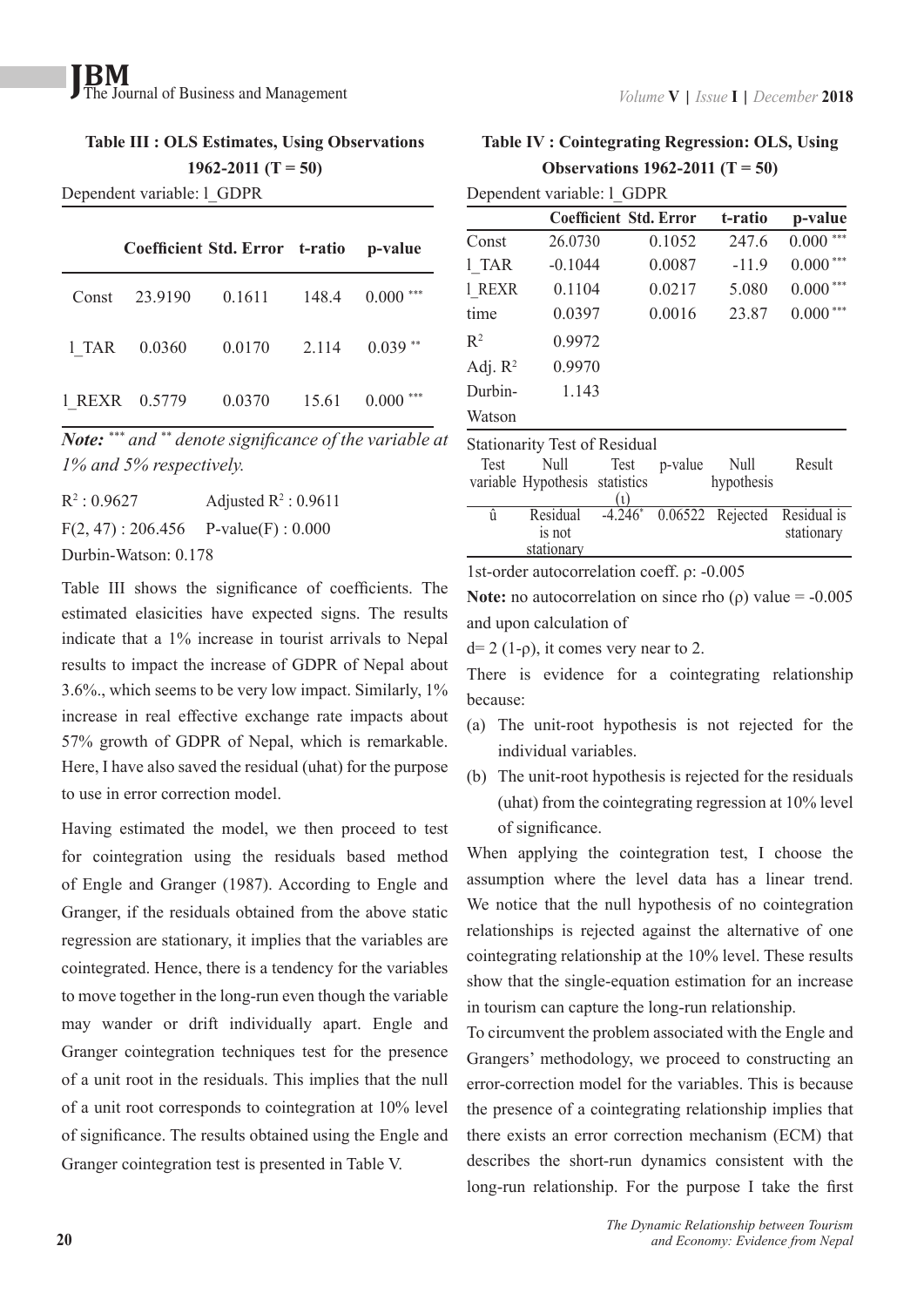difference of the variables and use OLS with the inclusion of u hat and time trend, where u hat has taken lag 1. The results of the ECM are presented in Table V.

# **Table V : Error Correction Model for Impact of Tourism on Economy**

Dependent variable: ∆l\_GDPR

|         | <b>Coefficient</b> | t-ratio  | p-value      |
|---------|--------------------|----------|--------------|
| Const   | 0.01229            | 1.833    | $0.0735^*$   |
| Δl TAR  | 0.03721            | 1.643    | 0.1076       |
| Al REXR | 0.04302            | 0.930    | 0.3573       |
| time    | 0.00069            | 4.041    | ***<br>0.000 |
|         | $-0.06330$         | $-2.660$ | **<br>0.0109 |

 $R^2$ : 0.1472 Adjusted  $R^2$ : 0.0696

### Durbin-Watson: 2.631

The error correction term  $\overline{1}$  is significant and has the expected negative sign. The estimated coefficient of the error correction terms measure the speed of adjustment to restore equilibrium in the dynamic model. According to Table V, the pace of short-run error correction toward equilibrium and long-run state is about -0.063. This clearly indicates that there is a very slow adjustment to the long-run equilibrium i.e. the speed of adjustment rate is about 6.3% for long-run equilibrium between tourism and GDPR.

# **5. Conclusion**

This study investigated empirically the causal nexus between tourism and economic growth. This study also examined the short-run and long-run dynamics of the observed variables for the Nepalese context. Cointegration allows the estimation of long-run equilibrium relationship among economic variables, while ECM permits the modeling of the short-run and the long-run adjustments processes simultaneously. In this paper, I use the cointegration and error correction models to estimate econometric model for economic impact of tourism on Nepal's economy. This study investigates a series of unit root, cointegration and error correction tests to ascertain whether there is a long-run equilibrium

between gross domestic product, tourist arrivals and real effective exchange rate in Nepal. Using annual data over the 1962-2011 period and since the variables in this paper are nonstationary and present a unit root, Engle and Granger's cointegration technique is applied. This methodology allowed us to obtain a cointegrating relationship among the three variables. The residual results of ADF test has rejected the null hypothesis of non- stationarity at 10 % significance level and conformed that there is a long-run relationship between the tourism performance and economic growth. It can be claimed that there is a long-run relationship preventing them from diverging over time. In other words, the two variables follow each other over time.

Results of this study provide evidence in favor of 'demand following' hypothesis for the Nepalese context. Findings of the study suggest that the there is an important role of tourism performance on economic growth of the country. To the best of my knowledge, this is the first study to undertake both the variables (TAR and REXR) and growth variables (GDP) to study the economic impact of tourism on Nepal's economy using short-run and long– run dynamics by utilizing 50 years time series data. The main contribution of study is in identifying the role of tourism on economic growth.

Understanding of the relationship between tourism performance and economic growth may assist the researchers, practioners and planners in their estimates of the future planning of the tourism industry. This understanding is of significance for policy makers in developing policies to best suit economic objectives for the country.

A limitation of this study is the inability to account for structural change in the various models. The tourism industry is highly volatile and there is need to account for possibility of structural change in the model building in future study of economic impact of tourism on Nepal's economy.